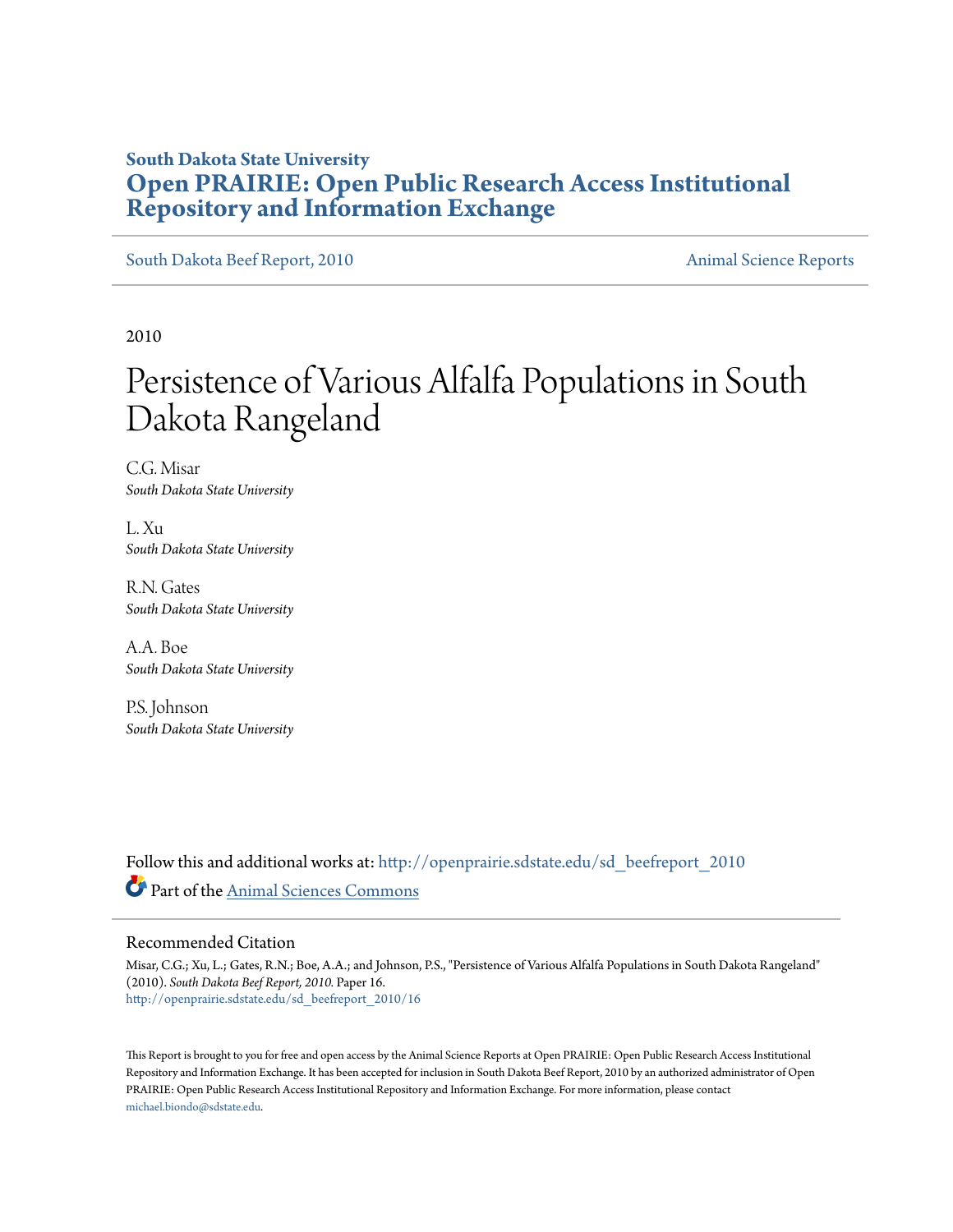#### **Persistence of various alfalfa populations in South Dakota rangeland<sup>1</sup>**



C. G. Misar $*^2$ , L. Xu $*^3$ , R. N. Gates<sup>†3</sup>, A. A. Boe<sup>‡4</sup>, P. S. Johnson<sup>†4</sup>

\*Department of Biology and Microbiology, South Dakota State University † Department of Animal and Range Sciences, South Dakota State University ‡ Department of Plant Science, South Dakota State University

#### **BEEF 2010‐15**

#### **SUMMARY**

Inclusion of alfalfa (*Medicago sativa* L.) in grasslands has long been valued to increase forage production and quality. Persistence of alfalfa in semiarid rangeland has generally been poor when non-adapted and/or conventional hay‐type cultivars are utilized, however. Demand exists for alfalfa cultivars that establish readily and persist, particularly under grazing, in semiarid rangelands. A wild population of predominantly yellow‐flowered alfalfa (*Medicago sativa* subsp. *falcata*) was found growing and reproducing naturally in the Grand River National Grassland in northwestern South Dakota. This predominantly *falcata* alfalfa therefore demonstrates persistence in this semiarid environment. We initiated a study in May 2006 at the SDSU Antelope Livestock & Range Field Station near Buffalo, SD to evaluate persistence and vigor of eleven alfalfa populations transplanted into mixed‐grass prairie. Populations consisted of four predominantly *falcata* experimental populations (three are naturally selected and locally adapted; one is artificially selected), one pure *falcata* experimental population, one pure *falcata* cultivar, two pasture-type cultivars, and three conventional hay-type cultivars. Greenhousegrown seedlings were transplanted on 1 m‐centers within three exclosures (35 m X 35 m) divided into two sections; one exposed to grazing, the other protected from grazing. Grazing by cattle was initiated in August 2007. During the 2008 and 2009 growing seasons, intense grazing of alfalfa plants and associated vegetation occurred monthly for 1‐2 days. Survival, height, and canopy volume of grazed and protected alfalfa plants were measured before each grazing event. Despite a harsh winter with persistent ice cover, data from May 2009 revealed that *falcata*‐based populations had the highest survival under grazing (mean survival = 36%). Pasture-type cultivars and conventional hay-type cultivars experienced substantial mortality losses under grazing (mean survival = 8%). Low mortality and high vigor of all protected plant populations indicates that grazing weakened the grazed plants, greatly increasing the risk of winterkill and winter injury. These findings reveal that environmental adaptation, in addition to a degree of grazing tolerance, is necessary for persistence under grazing in this semiarid region. Populations that exhibit high persistence under both grazing and severe winter conditions offer great potential for being utilized in the northern Great Plains.

#### **INTRODUCTION**

Alfalfa has long been valued for increasing forage production and quality of grasslands in the northern Great Plains region of North America. In a review of numerous studies, Popp et al. (2000) noted that livestock production is increased when alfalfa is introduced into grass‐dominated swards. However,

<sup>&</sup>lt;sup>1</sup> This project was funded by the South Dakota Agricultural Experiment Station.<br><sup>2</sup> Graduate student.

<sup>&</sup>lt;sup>3</sup> Associate professor.  $4$  Professor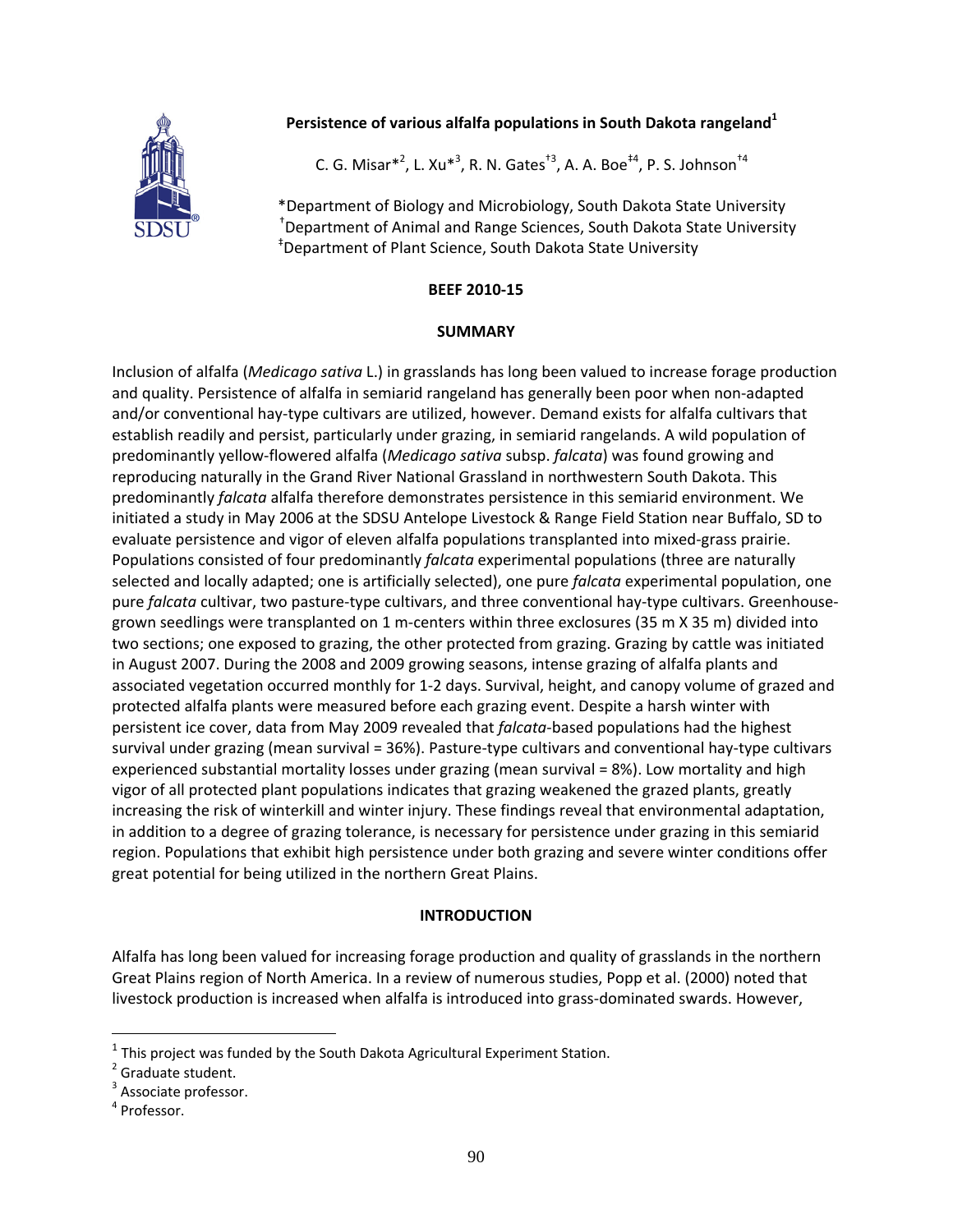alfalfa persistence in semiarid regions is generally poor, particularly under grazing. Reasons for this include utilizing cultivars that do not persist under grazing (Smith et al., 2000) or are not adapted to the regional environment (Ries, 1982). The ability to survive climatic extremes such as severe winters is necessary when alfalfa is used for grazing in northern climates (Hendrickson and Berdahl, 2003).

A naturalized population of predominantly yellow‐flowered alfalfa (hereafter referred to as *falcata*) found growing on private and public rangeland in northwestern South Dakota may provide sustainable benefits to this region (Xu et al., 2004). This population, which originated in Siberia, was introduced to settlers in this region during the early 1900's by Professor N. E. Hansen (Smith, 1997). Persistence, high forage production, and natural reseeding are positive attributes of this *falcata*‐based alfalfa (Smith, 1997). Studies have also revealed this alfalfa has increased carbon and nitrogen levels in rangeland soils of the Great Plains (Mortenson et al., 2004) and provides wildlife habitat (Boe et al., 1998).

The adaptability of this naturalized population of *falcata*‐based alfalfa in comparison to other alfalfa populations/cultivars has not been studied previously. Adaptation of alfalfa to climate and grazing is important within the northern Great Plains, especially when the intended use will be for grazing. Grazing alfalfa plants causes stress resulting from defoliation, tugging/tearing, trampling, and defecation (Smith et al., 2000). These stresses are not encountered if plants are not grazed.

The objective of this study was to determine the suitability of *falcata*‐based alfalfa populations for use as a pasture species in the Northern Great Plains. We hypothesize that locally adapted, naturally‐ selected alfalfas will exhibit greater persistence than other populations.

#### **METHODS**

# *Study Site*

The study was conducted at the SDSU Antelope Livestock & Range Field Station near Buffalo, SD (45.57° N latitude, 103.53° W longitude). The climate is continental and semiarid. Monthly mean maximum temperature is 30.2 $\rm ^o$ C in July, and the monthly mean minimum temperature is -15.7 $\rm ^o$ C in January (HPRCC, 2010). Mean annual precipitation is 344 mm, with approximately 70% of the precipitation occurring from April through August (HPRCC, 2010).

Soils of the experimental sites are located on Rhoades‐Daglum loams. The Rhoades series are fine, smectitic, frigid Leptic Vertic Natrustolls while the Daglum series are fine, smectitic, frigid Vertic Natrustolls. Both soils are identical except the Rhoades series has thinner soil horizons.

Mixed grass prairie is the native vegetation type of this region. Dominant grass species include western wheatgrass [*Pascopyrum smithii* (Rydb.) A. Löve], green needlegrass [*Nassella viridula* (Trin.) Barkworth], blue grama [*Bouteloua gracilis* (Willd. ex Kunth) Lag. ex Griffiths], and buffalograss [*Bouteloua dactyloides* (Nutt.) J.T. Columbus]. A variety of forbs are present, and some areas have considerable amounts of silver sagebrush (*Artemisia cana* Pursh) and big sagebrush (*Artemisia tridentata* Nutt).

#### *Materials*

During the spring of 2006, seeds of eleven alfalfa populations (Table 1) were germinated in the greenhouse in plastic cone‐containers. Alfalfa seedlings were transplanted on 1‐m centers within three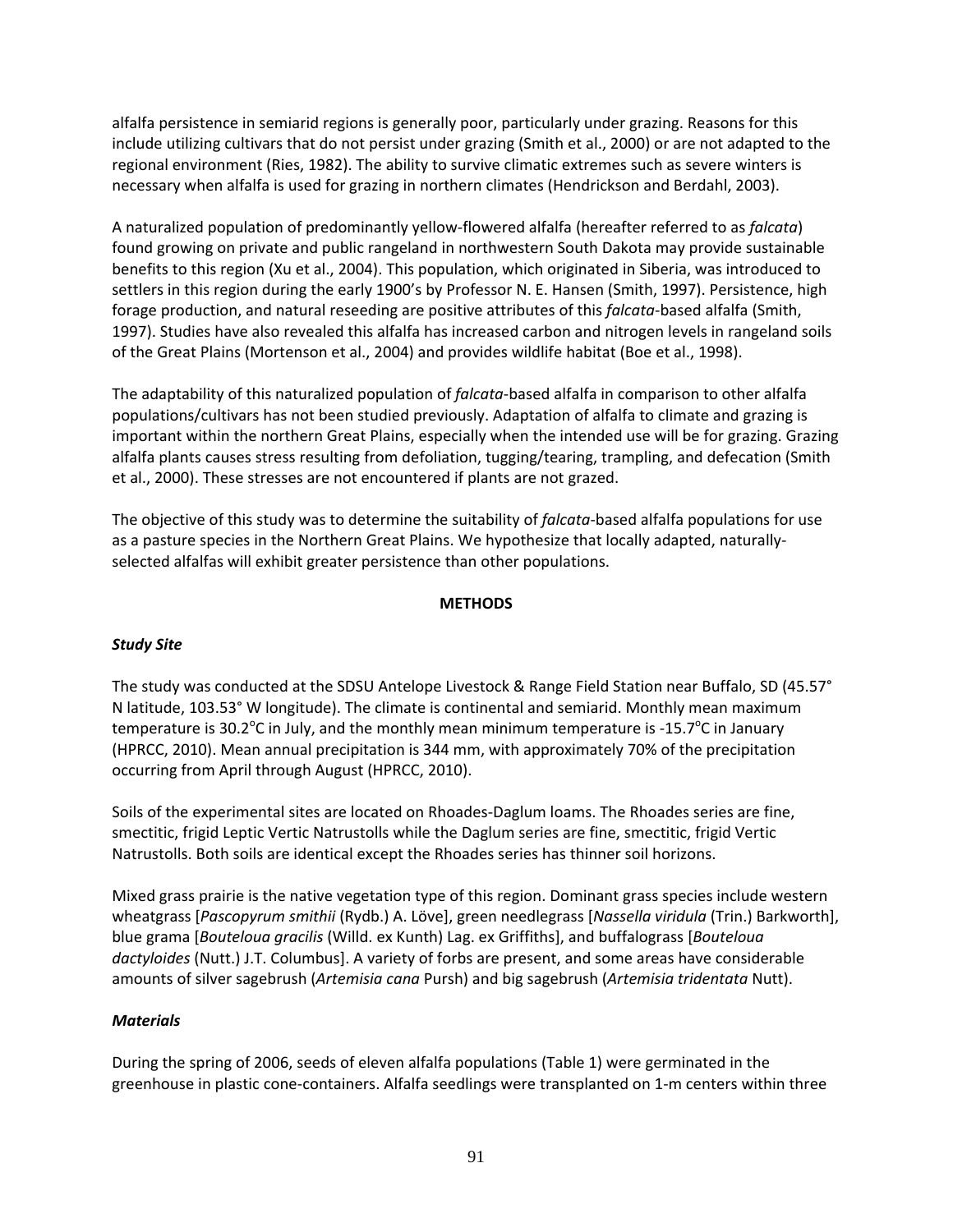exclosures (35 m X 35 m) of mixed grass prairie on May 22‐23, 2006. After transplanting, the seedlings were watered three times within a period of three weeks to ensure survival.

| Population   | <b>Functional Group/Description</b>                                     |
|--------------|-------------------------------------------------------------------------|
| Pioneer 5454 | Conventional hay-type cultivar                                          |
| Garst 6200HT | Conventional hay-type cultivar                                          |
| Vernal       | Conventional hay-type cultivar                                          |
| Don          | Pure falcata cultivar from USDA-ARS, Logan, UT                          |
| SD201        | Pure falcata experimental for forage and wildlife habitat               |
| SD Coiled    | Predominantly falcata SDSU experimental from feral rangeland population |
|              | in northwestern South Dakota                                            |
| SD Sickle    | Predominantly falcata SDSU experimental from feral rangeland population |
|              | in northwestern South Dakota                                            |
| Falcata      | Predominantly falcata alfalfa developed by N. Smith, Lodgepole, SD      |
| Mandan A9191 | Predominantly falcata experimental from USDA-ARS, Mandan, ND            |
| Alfagraze    | Pasture-type cultivar                                                   |
| Travois      | Pasture-type cultivar                                                   |

Table 1. Eleven alfalfa populations evaluated at the SDSU<sup>1</sup> Antelope Livestock & Range Field Station

1 SDSU = South Dakota State University

#### *Experimental Design*

The experimental design for this study was a nested and crossed factorial design. The eleven populations were crossed with the three exclosures. Eight replicates were nested within each exclosure. The eleven alfalfa populations were randomly assigned within each replicate. One replicate of a population contained seven transplants. Within an exclosure, six replicates of a population were subjected to livestock grazing, whereas two replicates were protected from livestock grazing. Protection excluded livestock defoliation and trampling, but did not exclude possible wildlife activity.

Alfalfa plants were mob‐grazed as described by Bittman and McCartney (1994). All alfalfa populations were uniformly grazed by beef cows (*Bos taurus*), cow‐calf pairs or yearling heifers for 1 to 2 days. The livestock class used was dependent on animal availability at the time. Stocking was determined based on the need to intensely defoliate the plants in a relatively short period of time. Rest periods between grazing events during the growing season ranged from 22 to 41 days. Grazing was initiated in August 2007. Populations were grazed four times during the 2008 growing season and three times during the 2009 growing season. In 2008, the last grazing period occurred on August 20. Due to dry conditions in 2009, the last grazing period occurred on August 4.

Measurements occurred shortly before each grazing event in 2008, but did not coincide with grazing events in 2009. For both grazed and protected plants, survival (presence or absence), plant height, and canopy volume measurements were obtained. Canopy volume is an indicator of plant vigor. Canopy data were collected in the field by measuring the longest diameter of the canopy (A) and then measuring the diameter perpendicular to it (B). Using height data with diameter data, canopy volume was calculated using the following ellipsoid volume formula as provided by Thorne et al. (2002):

 $[2/3 * \pi *$  Height \* (Diameter A/2 \* Diameter B/2)]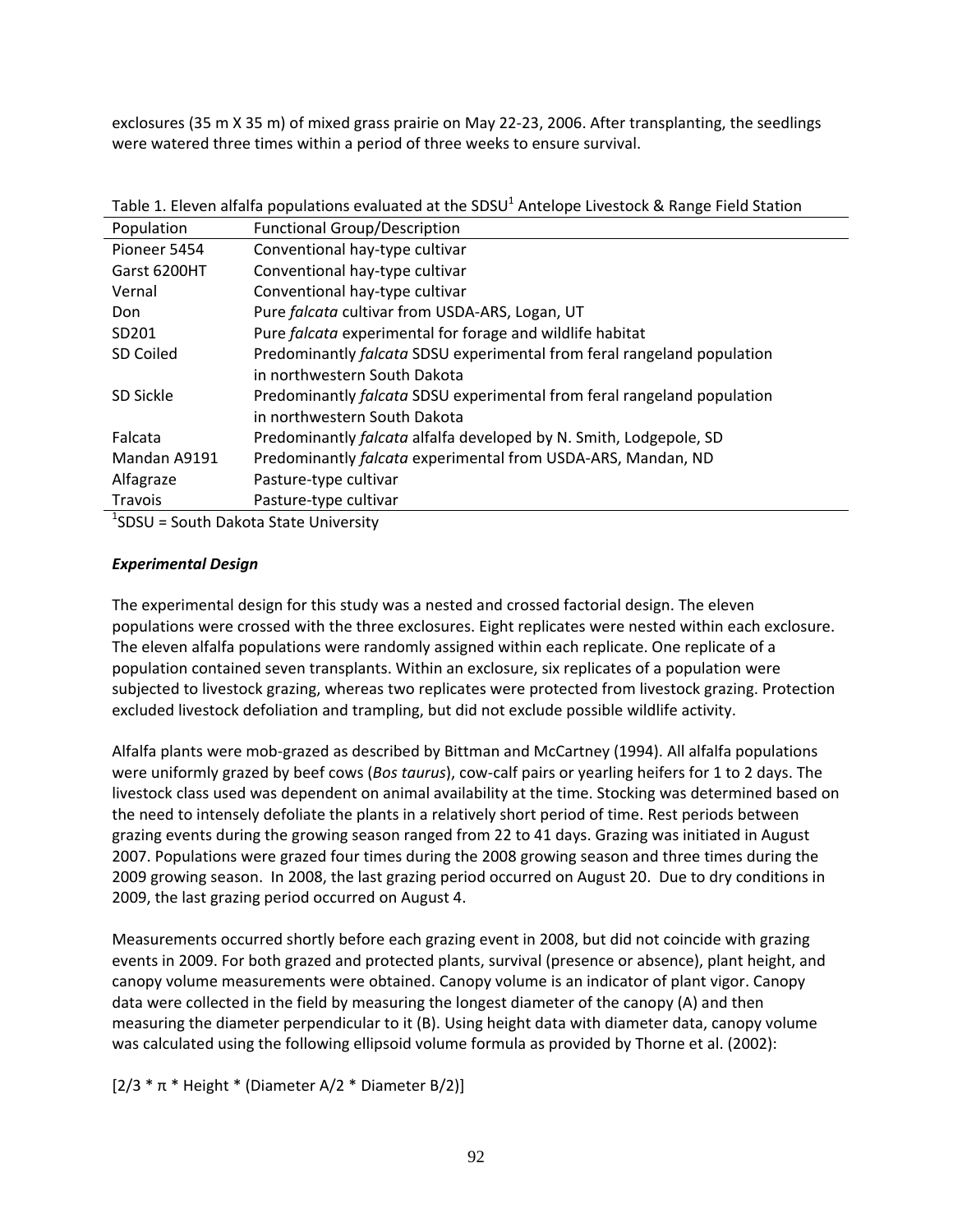#### *Statistical Analyses*

Canopy volume data from the 2009 field season was unbalanced because of variability in plant survival between populations subjected to grazing. Sample size for some alfalfa populations was too small to effectively calculate a sample mean representative of the population. Merging and analyzing the population data as functional groups increased the strength of the analysis, however. This allowed effective mean separation. Some statistical results are therefore presented as functional groups.

Population entries and functional groups were treated as fixed factors, whereas replicates and exclosures were treated as random factors. Consideration of exclosure as a random factor allows inferences to be made to the regional landscape.

Survival data were analyzed using PROC FREQ (SAS Inst. Inc., Cary, NC). Canopy volume data for functional groups were analyzed using PROC MIXED. A two sample t-test using PROC TTEST was conducted to detect differences in canopy volume between grazed and protected environments within functional groups. Differences between population entries, functional groups, and protected vs. grazed plants within functional groups were considered significant at  $P \le 0.05$ .

#### **RESULTS AND DISCUSSION**

#### *Weather*

Temperatures for the 2009 growing season were 1.4°C cooler than the 57‐year average and precipitation was below normal (Table 2). The growing season of 2008 was considerably wetter than 2009, particularly during May and June.

|                     |                                 | Livestock & hange i leiu station for the growing seasons or 2000 and 2005 and the 37-year |             |  |  |
|---------------------|---------------------------------|-------------------------------------------------------------------------------------------|-------------|--|--|
| average (1951-2008) |                                 |                                                                                           |             |  |  |
| Month               | 2008 <sup>1</sup>               | 2009 <sup>1</sup>                                                                         | Average $2$ |  |  |
|                     | Precipitation                   |                                                                                           |             |  |  |
|                     |                                 |                                                                                           |             |  |  |
| April               | 19                              | 16                                                                                        | 26          |  |  |
| May                 | 101                             | 28                                                                                        | 59          |  |  |
| June                | 93                              | 40                                                                                        | 65          |  |  |
| July                | 34                              | 80                                                                                        | 59          |  |  |
| August              | 34                              | 34                                                                                        | 38          |  |  |
|                     | <b>Monthly Mean Temperature</b> |                                                                                           |             |  |  |
|                     |                                 |                                                                                           |             |  |  |
| April               | 5                               | 4                                                                                         | 6           |  |  |
| May                 | 10                              | 12                                                                                        | 11          |  |  |
| June                | 16                              | 16                                                                                        | 17          |  |  |
| July                | 22                              | 19                                                                                        | 22          |  |  |
| August              | 21                              | 19                                                                                        | 21          |  |  |

Table 2. Average monthly precipitation (mm) and temperature ( $^{\circ}$ C) for the SDSU Antelope Livestock & Range Field Station for the growing seasons of 2008 and 2009 and the 57‐year

 $1$ Antelope Research Station Automatic Weather Data Network 2009.

<sup>2</sup> High Plains Regional Climate Center 2010.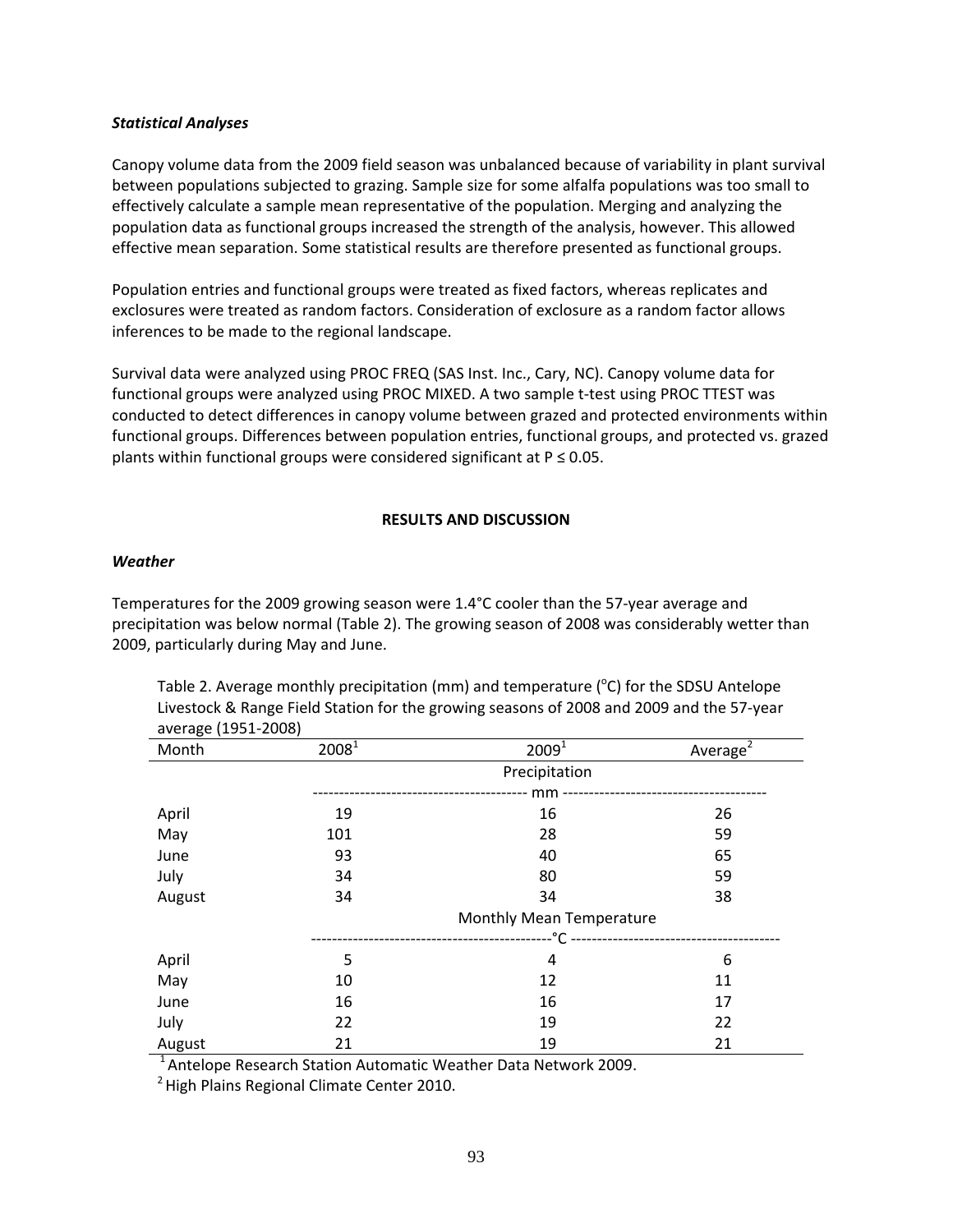For the months of April, May, and June in 2009, precipitation was 66 mm below the 57‐year average. Despite one heavy rainfall event (58 mm) that occurred on July 3, 2009, all other rainfall events that occurred during the growing season were less than 17 mm.

### *Survival*

Persistence (long-term survival) is an essential trait of any alfalfa crop growing in a semiarid climate. Forage production is secondary to persistence since high forage production is meaningless if survival is uncertain, particularly under grazing. Good persistence is essential for pasture improvement, particularly to minimize time and cost if alfalfa is interseeded into a grass stand.

Plant survival at the end of May 2009 revealed differences in survival among the eleven alfalfa populations for both grazed and protected plants. As long as all plants have broken dormancy, mid‐late May appears to be the best time to obtain reliable winter survival data.

Falcata-based populations showed the greatest survival under grazing in May 2009 (Figure 1). In particular, SD Sickle and Don had the highest survival.





Figure 1. Survival of eleven grazed alfalfa populations (combined over three exclosures) in May 2009 (*P* < 0.0001) at the SDSU Antelope Livestock & Range Field Station. Survival was based on 126 original transplants per population.

Protected alfalfa plant survival also revealed differences between populations (Figure 2). However, survival differences were not as pronounced as for the grazed plants. With the exception of 5454 and 6200HT, all other populations had similar survival (57% – 76%). This would be expected since the protected plants were subjected to less stress than the grazed plants. Vernal, a hay‐type cultivar developed in the 1950s, actually had the greatest survival.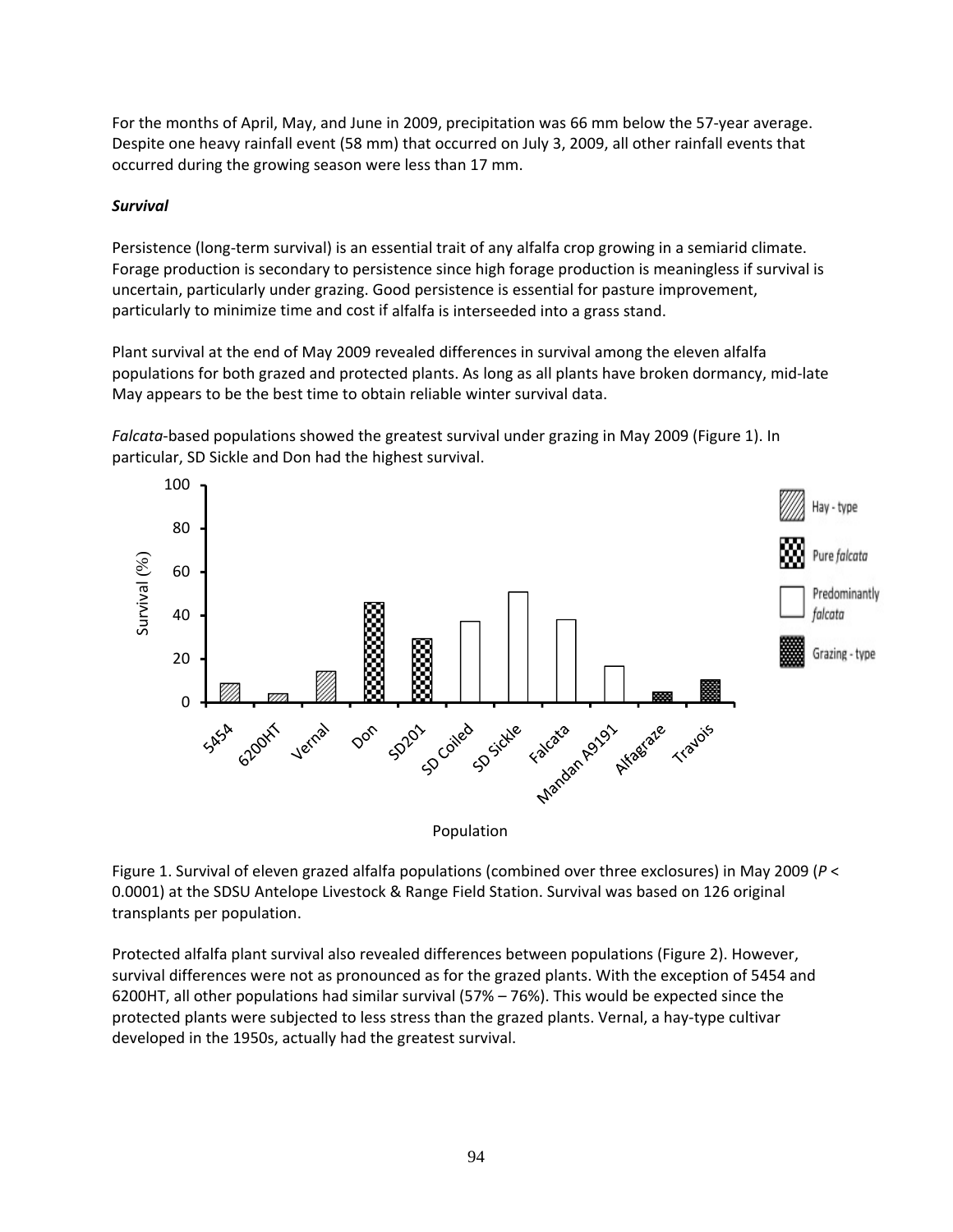

Figure 2. Survival of eleven protected alfalfa populations (combined over three exclosures) in May 2009 (*P* = 0.0171) at the SDSU Antelope Livestock & Range Field Station. Survival was based on 42 original transplants per population.

Substantial winterkill of grazed alfalfa plants occurred during the 2008 – 2009 winter. Weather accounts provide evidence of the harsh conditions that were encountered (D. Young, personal communication). Snowfall received in November 2008 melted but then froze, resulting in a layer of ice over the entire landscape. Wet snow continued to accumulate on top of this ice during the winter, becoming hard as it aged. This layer of ice on the ground surface therefore persisted throughout most of the winter until March 2009. The alfalfa plants were under a layer of ice for about four months during this winter.

Mortality of grazed plants from July 2008 to May 2009 is depicted in Figure 3. Large reductions in survival occurred during this time period for many of the alfalfa populations. Most of the losses can be attributed to winterkill. *Falcata*‐based populations tended to have less severe losses. Winter loss is based on plants present in July 2008, not the plants transplanted in May 2006, removing effects of factors that contributed to losses before July 2008.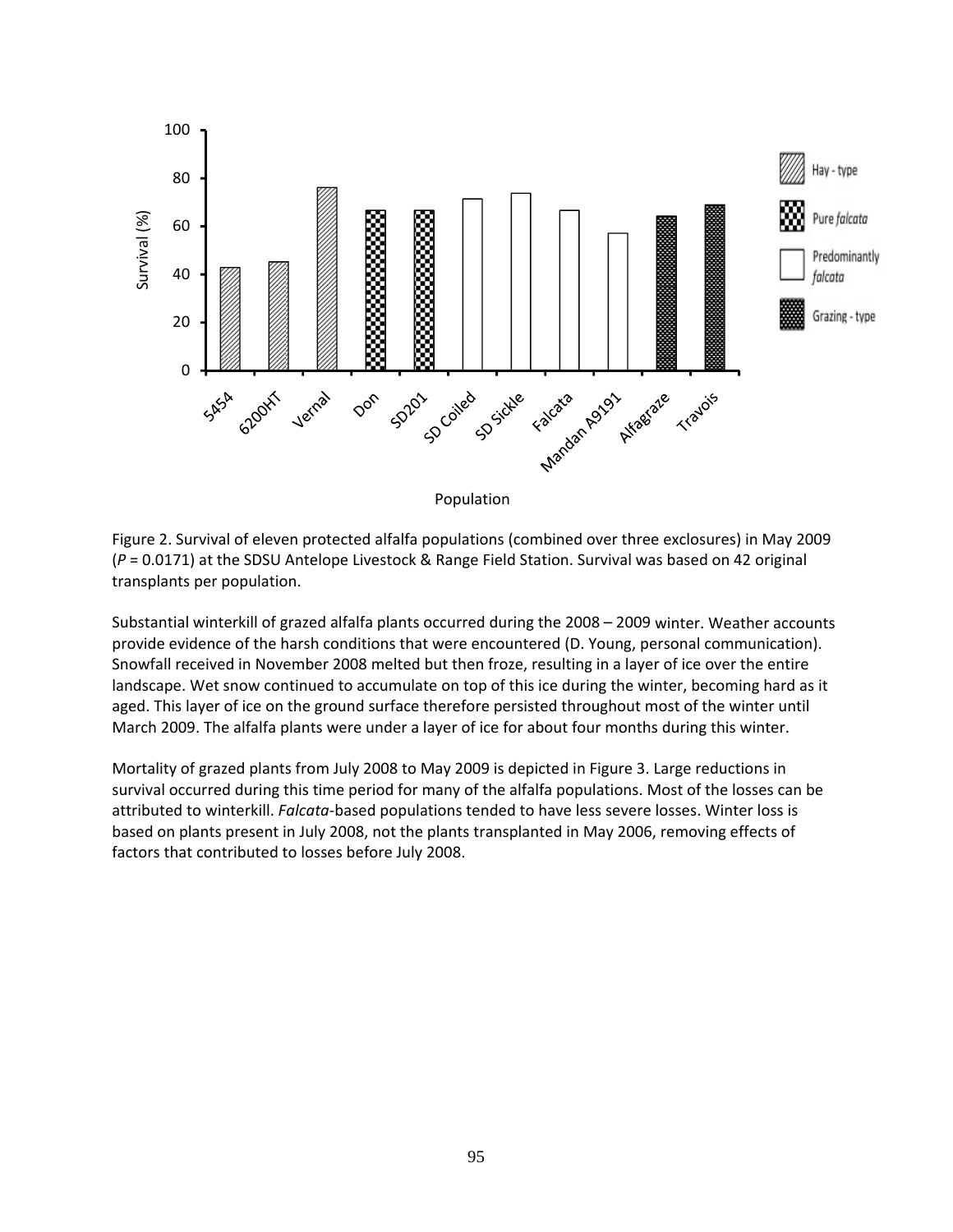

Figure 3. Percent mortality of grazed plants from July 2008 to May 2009 at the SDSU Antelope Livestock & Range Field Station. Percentages are based on the total number of plants present in July 2008 (n = 825).

Mortality was less for protected plants than for grazed plants. From July 2008 to May 2009, mean mortality was 8% for plants that were not subjected to livestock grazing. Only 6200HT, Mandan A9191, and Alfagraze had mortality losses greater than 10%.

Interacting factors make determining the exact cause of mortality difficult. The climatic conditions that resulted in ice build‐up may have caused winterkill of grazed plants due to anoxia (lack of oxygen). Differences between populations may also exist in the ability to survive ice encasement. However, factors other than persistent ice sheeting contributed to this loss, since the protected plants did not experience the losses that grazed plants did.

Compared to continuous grazing, the mob grazing used in this study would be considered less damaging to alfalfa plants. Replenishment of carbohydrate reserves would be expected to occur when alfalfa plants are given 22 – 41 days of rest between 1‐2 day grazing periods. However, high frequency hay cutting has been known to deplete alfalfa stands. Alfalfa may be cut before reserves have been adequately replenished under these high frequency hay cutting regimes. Our grazing protocol mimics a high frequency hay cutting regime for dryland alfalfa in western South Dakota (3 to 4 cuts per growing season). Additionally, giving alfalfa plants a long rest period does not insure adequate regrowth or replenishment of reserves if growing conditions are poor before the next grazing period (i.e. dry conditions). We believe that many of the grazed plants entered the 2008‐2009 winter with inadequate reserves, since many of the plants attempted to regrow in early fall. Poor regrowth during this critical time period may not have allowed adequate replenishment of reserves before the first killing frost.

Based on these observations, we speculate grazing may have indirectly contributed to winterkill by weakening the plants to some degree. Grazing also reduced vegetative ground cover and standing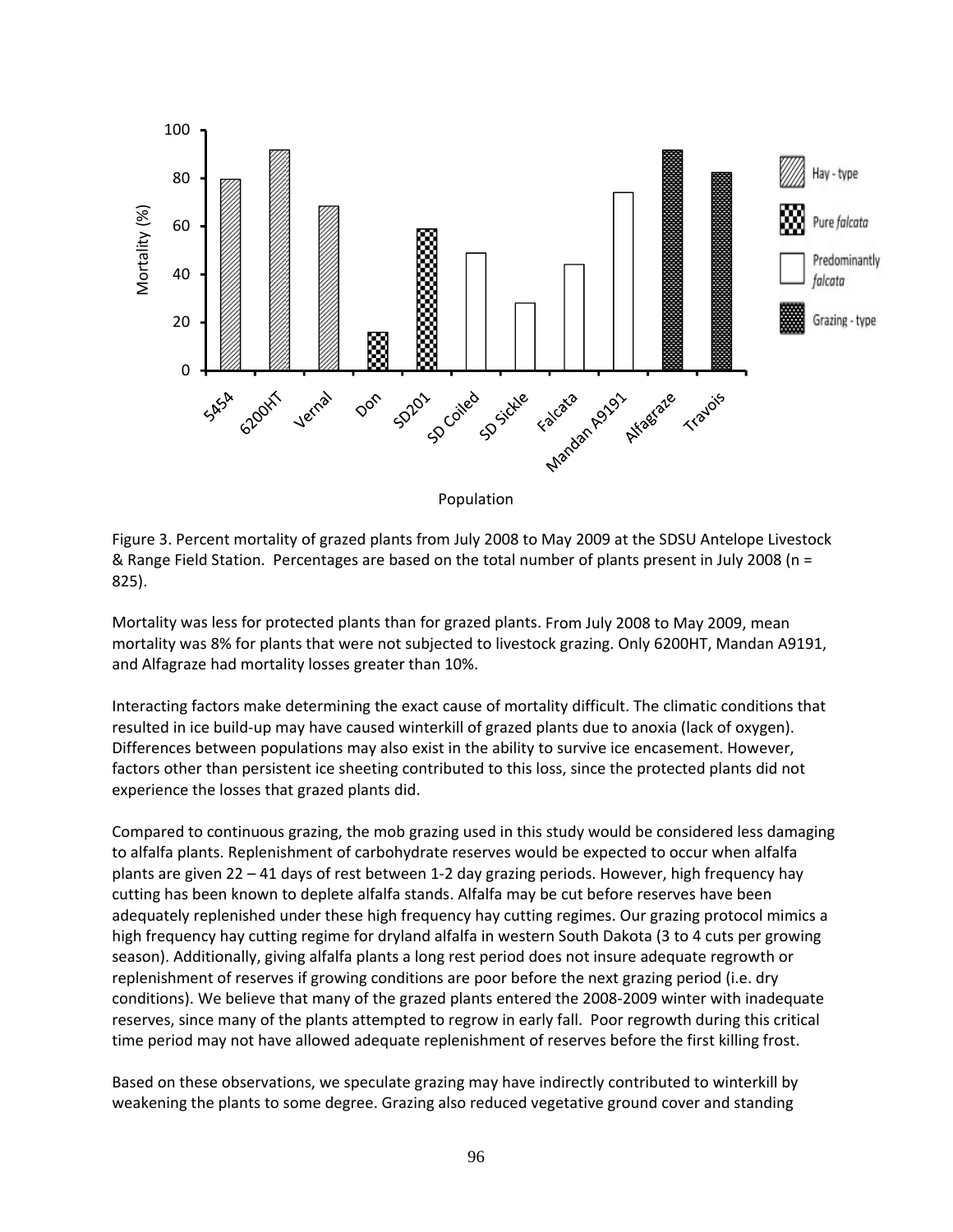stubble, which are both necessary for crown protection. Protected plants had considerable amounts of standing stubble going into the winter. However, environmental adaptation is also necessary for survival under grazing. Alfagraze, which was developed under continuous grazing in Georgia, has very poor survival under mob grazing in this semiarid environment. Grazing tolerance may therefore not confer high persistence if the cultivar is not adapted to the regional environment.

Fall dormancy (or degree of autumn growth) has generally been used as a predictor of alfalfa winter hardiness. Fall dormancy scores range from 1 to 9. Cultivars with low fall dormancy scores (1 to 2) are considered to be very winter hardy and exhibit little fall growth compared to non dormant cultivars. One issue is that the experimental populations in this study do not have fall dormancy scores assigned to them. However, these populations could be classified as dormant alfalfas due to their relatively good survival after the winter of 2008‐2009. Cultivars in this study do have fall dormancy scores (Table 3).

| rapic b. ran dominancy scores for calcivars |                            |  |  |  |
|---------------------------------------------|----------------------------|--|--|--|
| evaluated in the study                      |                            |  |  |  |
| Cultivar                                    | <b>Fall Dormancy Score</b> |  |  |  |
| Don                                         |                            |  |  |  |
| Travois                                     | 1                          |  |  |  |
| Vernal                                      | 2                          |  |  |  |
| Alfagraze                                   | 2                          |  |  |  |
| 6200HT                                      | 2                          |  |  |  |
| 5454                                        |                            |  |  |  |

| Table 3. Fall dormancy scores for cultivars |
|---------------------------------------------|
| evaluated in the study                      |

Don has very high dormancy, and this may have contributed to winter survival. Observations on September 18, 2008 revealed that many grazed plants of Don were not present. However, plant presence for Don was greater in May 2009, indicating that a large number of plants not present in September 2008 were dormant, not dead.

Alfalfa survival partly depends on stresses that plants are exposed to. Although protected plants were defoliated by wildlife, most of this left residual plant material. Grazed plants were exposed to mob grazing by cattle, where the majority of leaf and stem material was removed by heavy defoliation. Associated palatable vegetation (i.e. grasses) was also grazed short. As a result, protected plants and grazed plants entered the winter of 2008‐2009 in differing physiological condition. Persistent winter ice cover demonstrated that mob grazing added additional stress. Differences in survival under grazing between populations are most likely due to differences in adaptation, intended use (haying vs. grazing), and tolerance to grazing. Reductions in ground cover and standing stubble resulting from grazing also may have limited survival, however.

# *Canopy Volume*

Canopy volume provided a measure of growth (or vigor) of the alfalfa plants in this study. For all three sampling periods in 2009, no differences in canopy volume between functional groups of grazed plants were detected. Relatively dry conditions during the growing season resulted in little regrowth after each grazing event. Protected plant canopy volumes are not presented because of substantial wildlife defoliation in two exclosures. It is also likely that grazed plants were also defoliated by wildlife during the growing season as well.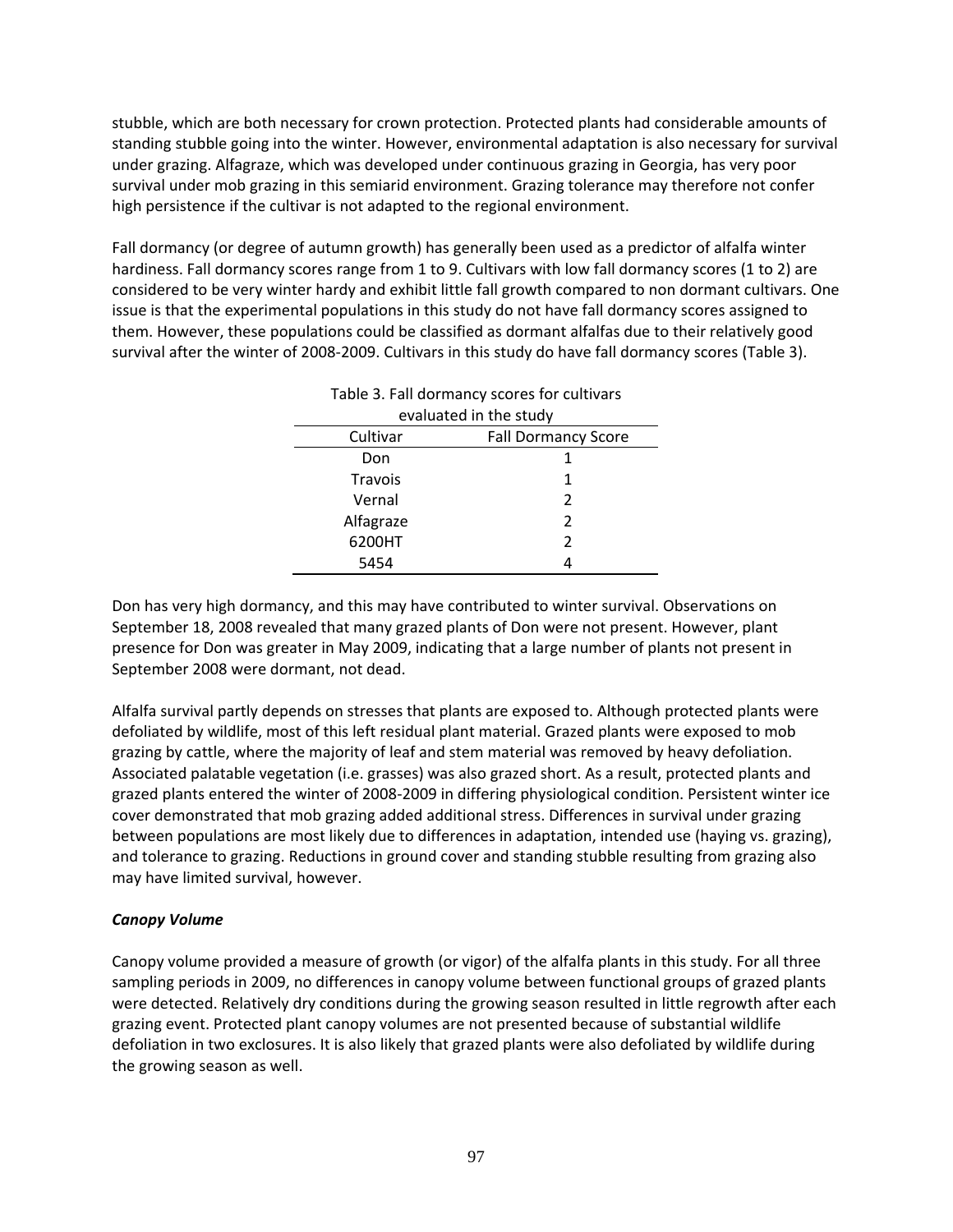Mean canopy volume comparisons of grazed and protected plants within functional groups in late May 2009, before any grazing, provide evidence of winter injury. Surviving plants, exposed to grazing during 2008, expressed less vigorous spring growth compared to protected plants within the same functional group (Figure 4).



Functional Group

Figure 4. Spring canopy volume (cm<sup>3</sup>) of protected and grazed functional groups on May 27, 2009 before the first grazing event of the growing season. Means within a functional group with different letters are different (*P* ≤ 0.05).

Differences in canopy volume during May, between protected and grazed plants within the same functional group, were detected ( $P \le 0.05$ ). Observations in early May revealed that protected plants were beginning to green up (break dormancy) but grazed plants were not growing. Alfalfa plants that are weak and slow to green up in spring indicate winter injury.

Management was not implemented to allow the grazed plants to recover after the severe winter. Deferring grazing or cutting of alfalfa until later maturity stages (such as early‐bloom or later) is commonly recommended. This would allow plants to restore carbohydrate reserves and vigor. In this study, the first grazing on May 29, 2009 occurred when weak plants were still small and vegetative. Due to three grazing events and dry conditions in 2009, it is possible that full recovery of grazed alfalfa plants did not occur.

#### **CONCLUSIONS**

Locally adapted alfalfa populations that have a high percentage of *falcata* background exhibited greater survival under grazing than non‐adapted populations. Adaptation to the regional environmental conditions allowed these populations to be persistent despite stressful conditions.

Grazing alfalfa plants during the growing season in 2008 most likely contributed to alfalfa winterkill and winter injury. Subsequent grazing events during 2009 after a severe winter, in combination with dry